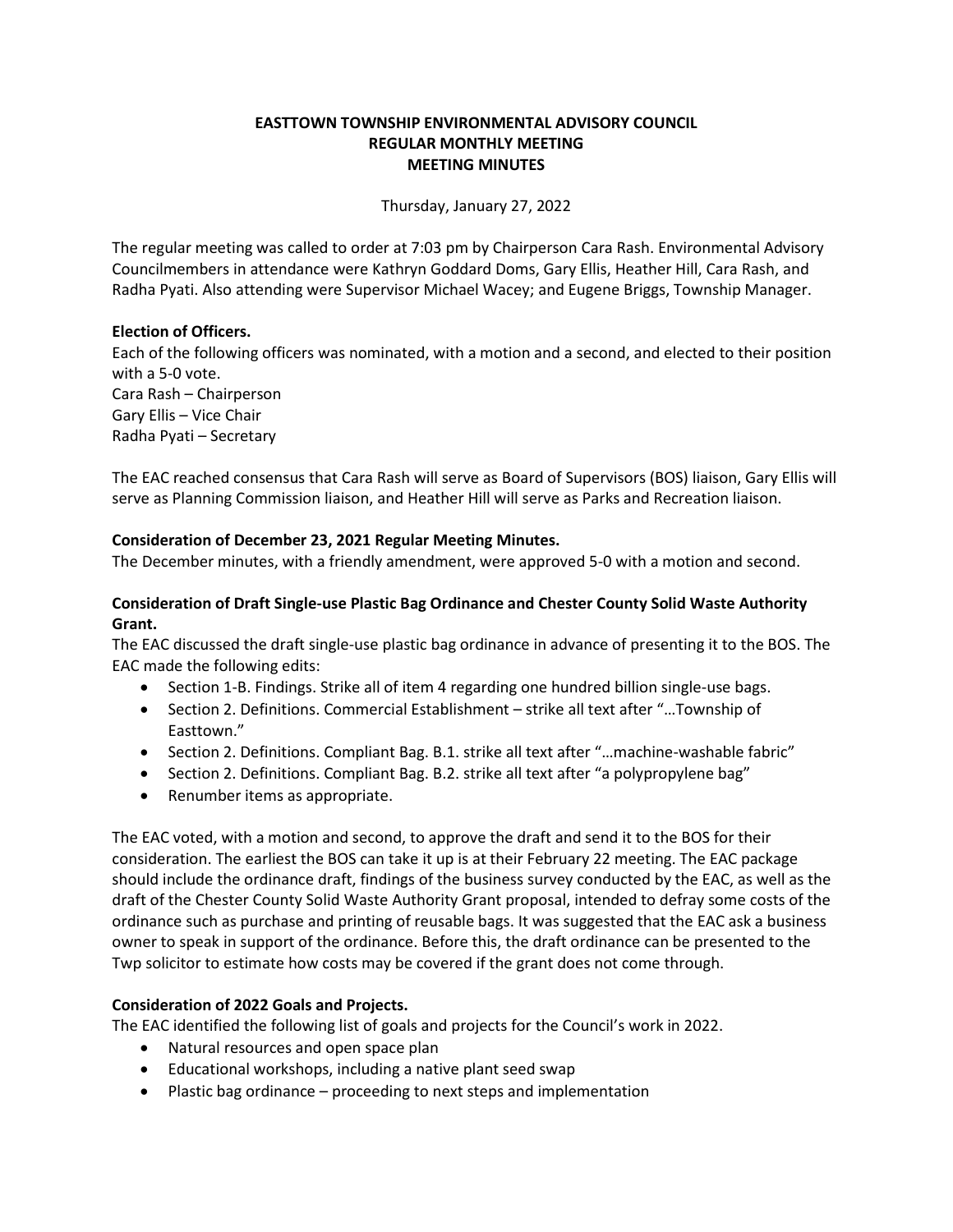- Compost swap
- Recognizing storefronts with good environmental practices
- Rain garden projects

Aspects of several goals were discussed. For the natural resources and open space plan, the creation of a task force was proposed, with membership from each Twp commission (EAC, P&R, and Planning), a Supervisor, a Twp staff member, and members of the public. Any proposal from a potential consultant on the project would likely include public participation and workshops in the proposal's statement of work. EAC members were encouraged to start discussion with the other commissions.

Expansion of the rain garden program was discussed, to include another workshop and possibly a rain barrel workshop, as well as potential applications for grant funding from the PA DEP and the Growing Greener program. Other municipalities, such as Tredyffrin, Upper Darby, and Havertown, are doing larger scale rain garden programs. Planning the EAC effort during 2022 would be useful during 2022 to decide what and where to expand.

The outfalls screening project that supports the Twp's MS4 permit was discussed as a followup to EAC interest in this project during 2021. Public Works Director Don Curley is working on it, and Manager Briggs will let him know that the EAC is still interested. The LED streetlights project discussed by the EAC in 2021 is being handled by the Twp and does not require EAC action.

The EAC was encouraged to plan the 2023 goals and projects during 2022 so that an appropriate budget request can be made in 2022.

### **Discussion on Draft Easttown/Tredyffrin Environmental Advisory Council E-newsletter.**

Chairperson Rash solicited feedback on the draft e-newsletter circulated with the agenda. EAC members liked the draft. It will be sent to Manager Briggs and later distributed as a PDF that is placed on the Twp website and Facebook change and that is emailed to the Twp distribution list.

### **Discussion on InCommunity Magazine Replacement.**

The EAC discussed alternatives to the InCommunity publication, because InCommunity has halted the Easttown/Tredyffrin magazine. Twp staff are reviewing alternatives, such as Franklin Maps, which produces the Tredyffrin Twp newsletter, prior to consideration by the BOS. It is hoped that an alternative will be in place by summer 2022.

# **Discussion on Republic Services' Recycling Workshop.**

Chairperson Rash and Councilmember Doms spoke with Dominic Fulginiti of Republic. He expressed willingness to do an educational workshop for the EAC, Twp staff, and the public. A good timeframe would be May 2022, perhaps a Thursday evening at the Easttown Library and Information Center. Chairperson Rash will follow up with Mr. Fulginiti and the library.

### **Liaison Report – Board of Supervisors.**

Chairperson Rash reported on the Board of Supervisors. Beth D'Antonio is the incoming Chair, Michael Wacey is the Vice Chair, Michael Wacey is the first liaison to the EAC, and Alex Bosco is the second liaison to the EAC. Gary Ellis was reappointed to the EAC. The BOS is hearing matters related to zooming applications and multifamily density in the Village of Berwyn.

### **Liaison Report – Planning Commission.**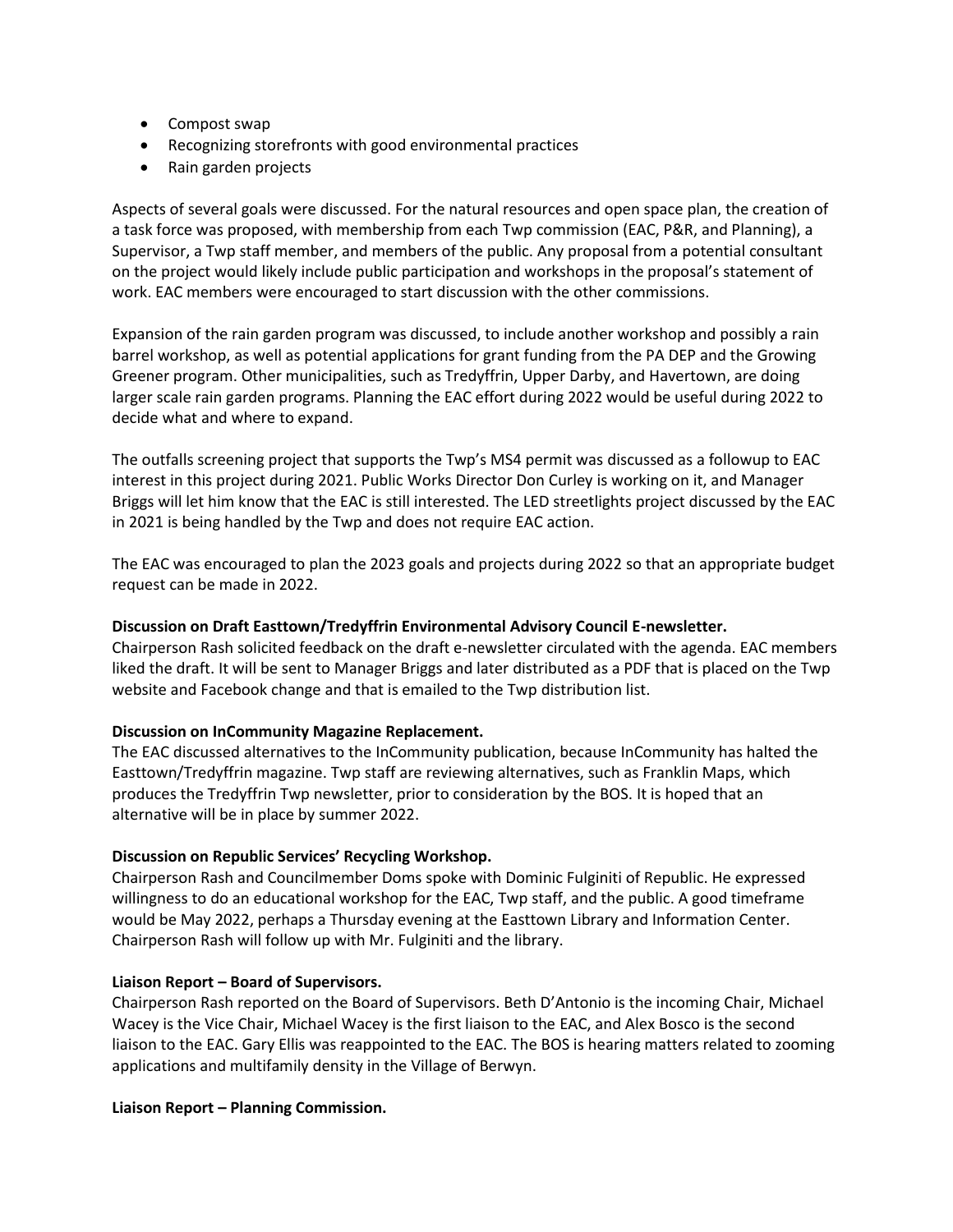Vice Chair Ellis reported on the Planning Commission. Ann Rothman is the incoming Chair and Nick Vara is the Vice Chair. The Zoning Hearing Board is hearing a matter related to a riparian buffer around a pond.

### **Liaison Report – Parks and Recreation Board.**

Vice Chair Ellis attended the Parks and Recreation Board in place of Councilmember Kate Doms. Tom Toscani is the incoming Chair and Margaret DePiano is the Vice Chair. The P&R Board discussed the open space plan, including questions of organization, public participation, and grants.

## **Finalize Water Quality Workshop.**

The water quality workshop featuring Lauren McGrath of Willistown Trust will take place on Thursday, February 3, 2022, at 6:30 pm at the Easttown Library and Information Center. Approximately twenty people have registered for the program.

## **Darby Creek Cleanup Sponsorships.**

The Darby Creek Cleanup plan was discussed in detail, for review and approval by the BOS. Police and Public Works support will be needed for this event. A similar cleanup took place in 2019, led by Marc Heppe.

The planned date is Saturday, April 23, 2022, with Saturday, April 30 as the rain date. The four sites to be cleaned up are all on Township-owned property and are the following:

- Hilltop Park
- Waynesborough
- Sussex, near Daventry Road
- Open space across Newtown Road from Hilltop Park

Starting meeting place is Hilltop Park, and Manager Briggs will reserve the pavilion. Tables will be set up with waivers and wristbands for participants; parents must sign a waiver for any participants who are children. Timeline is as follows:

8ish – cleanup captains will meet and start setup

9:30 – volunteers arrive. A kickoff welcome will likely include a Supervisor, Manager Briggs, and an EAC member.

After welcome, volunteers will take equipment and drive to assigned sites. The event goes until 12 noon, but the cleanup may be completed earlier.

Volunteers will be provided suggestions to wear long sleeves, sunblock, and gloves and to use tick spray on pants. A maximum number of volunteers will be established.

Local businesses will be approached for their interest in supporting snacks and drinks for volunteers.

### **2021 Annual Report.**

Councilmember Pyati will review the enabling ordinance for this report and create a draft report for EAC review.

### **Chester County Parks and Preservation Grants.**

The EAC will hold on submitting a proposal for this grant initiative this year. Vice Chair Ellis will create a calendar of grants.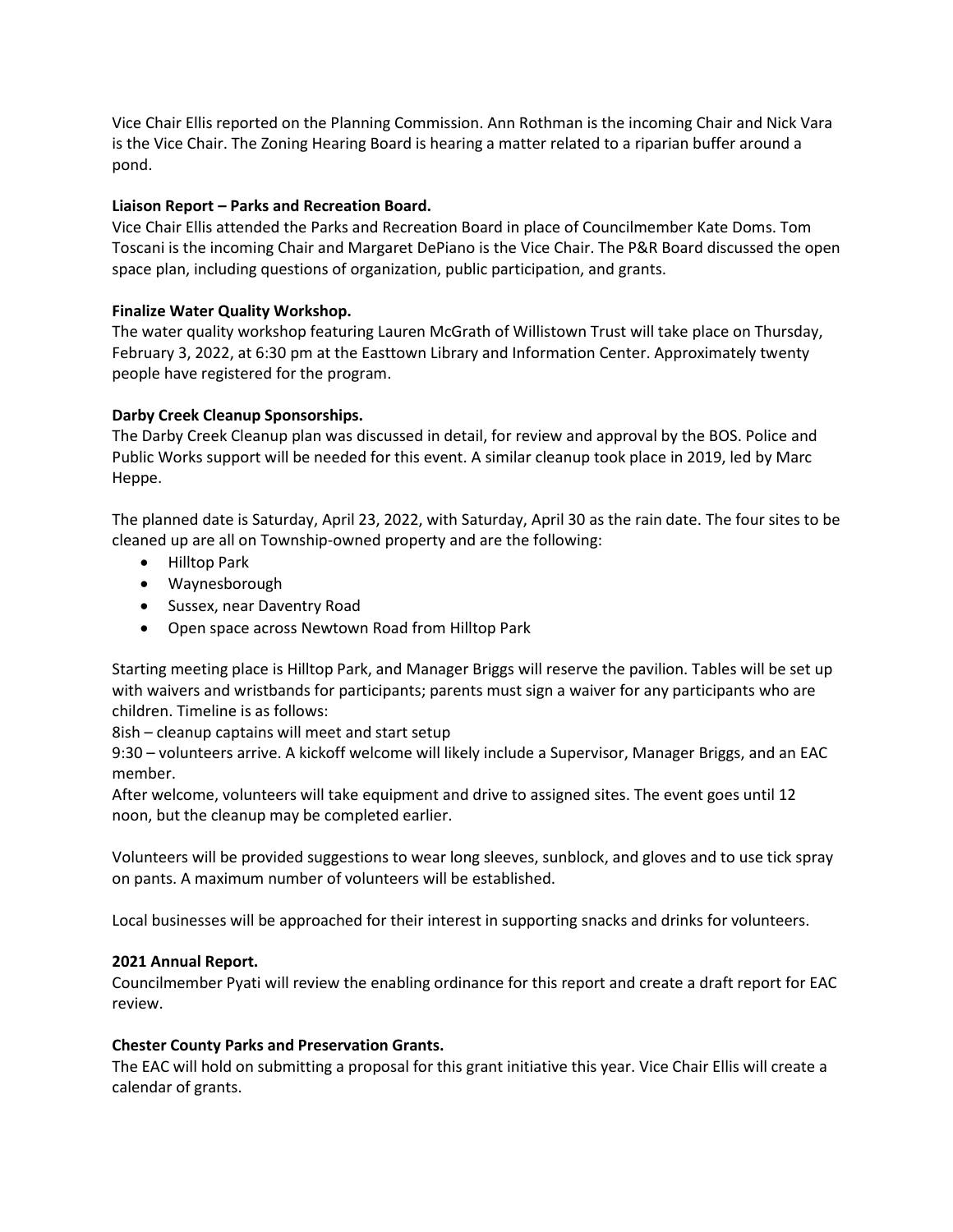#### **Homeowner Association Distribution List.**

Councilmembers Hill and Pyati have worked to develop a list of HOA contacts with which to share EAC events and news; three HOAs have agreed. The newsletter and other event messages will be sent to them upon the EAC's sending them to Manager Briggs.

### **Spring Native Plants Workshop.**

Councilmember Hill has reached out to her contact on this, and it is in the works.

### **Compost Swap Program Update.**

Councilmember Hill updated the group on the compost swap. Trinity Church's preschool will send it out. Mother Compost is also willing to speak to their group.

## **Storefront Recognition Program.**

The EAC discussed storefront recognition programs to recognize local businesses that are engaging in sustainable practices. Other municipalities, such as Phoenixville and West Chester, have established such programs. Options for businesses include using recycled paper bags, encouraging customers to bring their own bags, and in the case of restaurants, halting the use of plastic utensils and using reusable bags. The recognition usually consists of a window placard and an acknowledgement on the website of the storefront recognition program.

### **Removal of Large Trees.**

Vice Chair Ellis conveyed a resident concern about large trees being cut down and asked if any legislation or guidance existed on this subject. Manager Briggs noted that the Township code includes protection of specimen trees that are 36" in diameter and wooded lots with greater than 25% coverage by viable trees. Vice Chair Ellis invited the resident to speak briefly at the February EAC meeting.

### **Environmental Rights Amendment.**

Vice Chair Ellis made a note about the Pennsylvania Environmental Rights Amendment: the term "duties" is contained in the amendment, but no serious litigation risk is apparent in the language.

### **Trex Plastic Collection.**

Councilmember Hill noted that materials not appropriate for the Trex plastic recycling are being placed in the collection bins. Chairperson Rash indicated that the EAC newsletter can include do's and don'ts for Trex plastic recycling.

### **Summary of Spring 2022 Events Plan.**

February – water quality workshop March/April – native plant workshop April – Darby Creek cleanup May – recycling plant workshop and possible tour

### **Public Comment.**

There was no public comment.

**Announcements.** The next regularly scheduled meeting is Thursday, February 24, 2022, at 7:00 pm.

### **Adjournment**